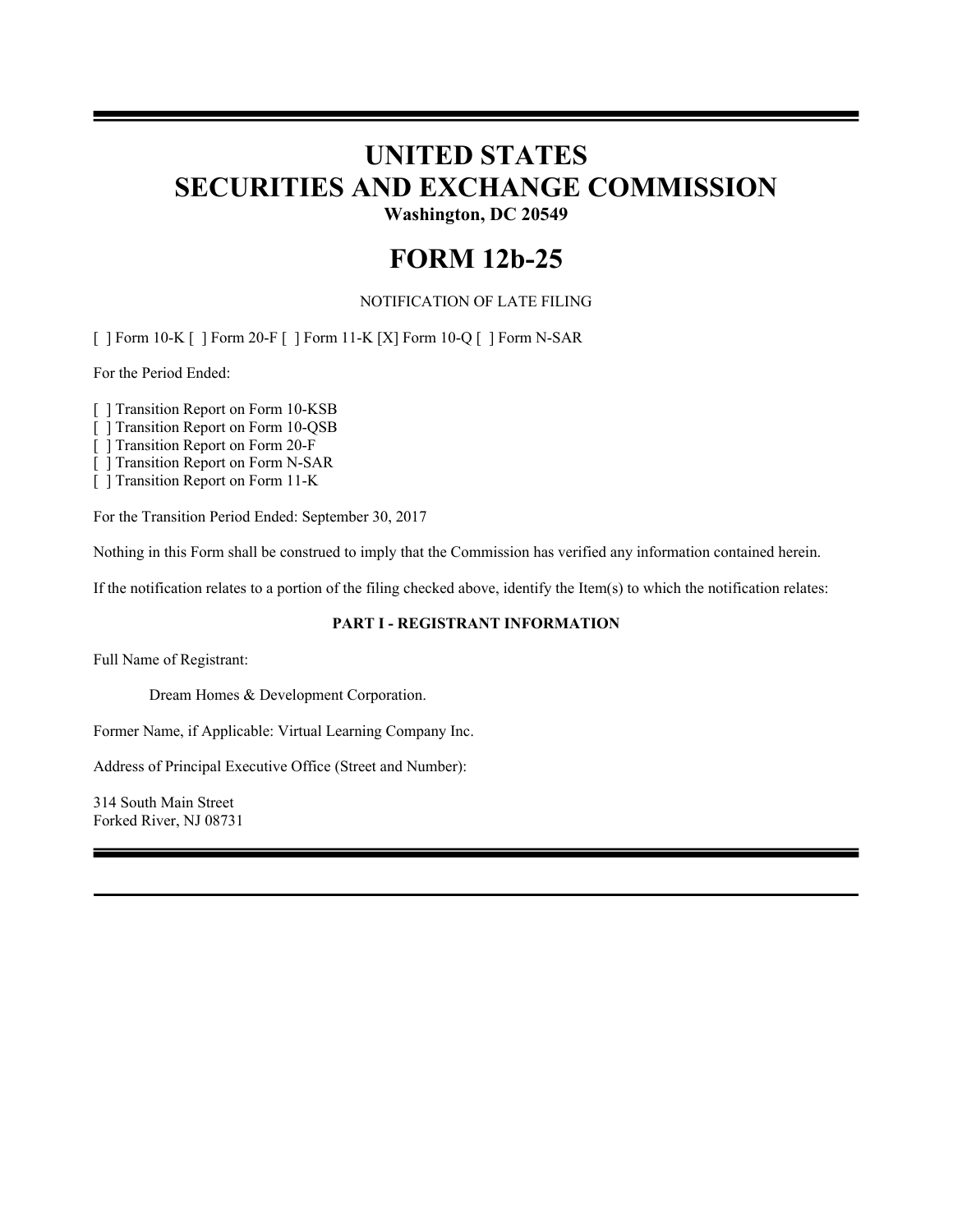# **PART II - RULES 12b-25 (b) AND (c)**

If the subject report could not be filed without reasonable effort or expense and the registrant seeks relief pursuant to Rule 12b-25(b), the following should be completed. (Check box if appropriate)

[ ] (a) The reasons described in reasonable detail in Part III of this form could not be eliminated without unreasonable effort or expense;

[X] (b) The subject annual report or semi-annual report, transition report on Form 10-K, Form 20-F, 11-K or Form N-SAR, or portion thereof will be filed on or before the fifteenth calendar day following the prescribed due date; or the subject Quarterly report or transition report on Form 10-QSB, or portion thereof, will be filed on or before the fifth calendar day following the prescribed due date; and

 $\lceil \cdot \rceil$  (c) The accountant's statement or other exhibit required by Rule 12b-25(c) has been attached if applicable)

#### **PART III - NARRATIVE**

The Registrant is in the process of compiling information for the quarter ending September 30, 2017 for the Form 10-Q, all of which information has not yet been received.

### **PART IV - OTHER INFORMATION**

(1) Name and telephone number of person to contact in regard to this notification:

Chris Dieterich, Esq.: (310) 312-6888.

(2) Have all or other periodic report required under section 13 or 15(d) of the Securities Exchange Act of 1934 or section 30 of the Investment Company act of 1940 during the preceding 12 months or for such shorter period that the registrant was required to file such report(s) been filed? If the answer is no, identify report(s).

 $[X]$  Yes  $[ ]$  No

(3) Is it anticipated that any significant change in results of operations from the corresponding period for the last fiscal year will be reflected by the earnings statements to be included in the subject report or portion thereof?

 $[$   $]$  Yes  $[X]$  No